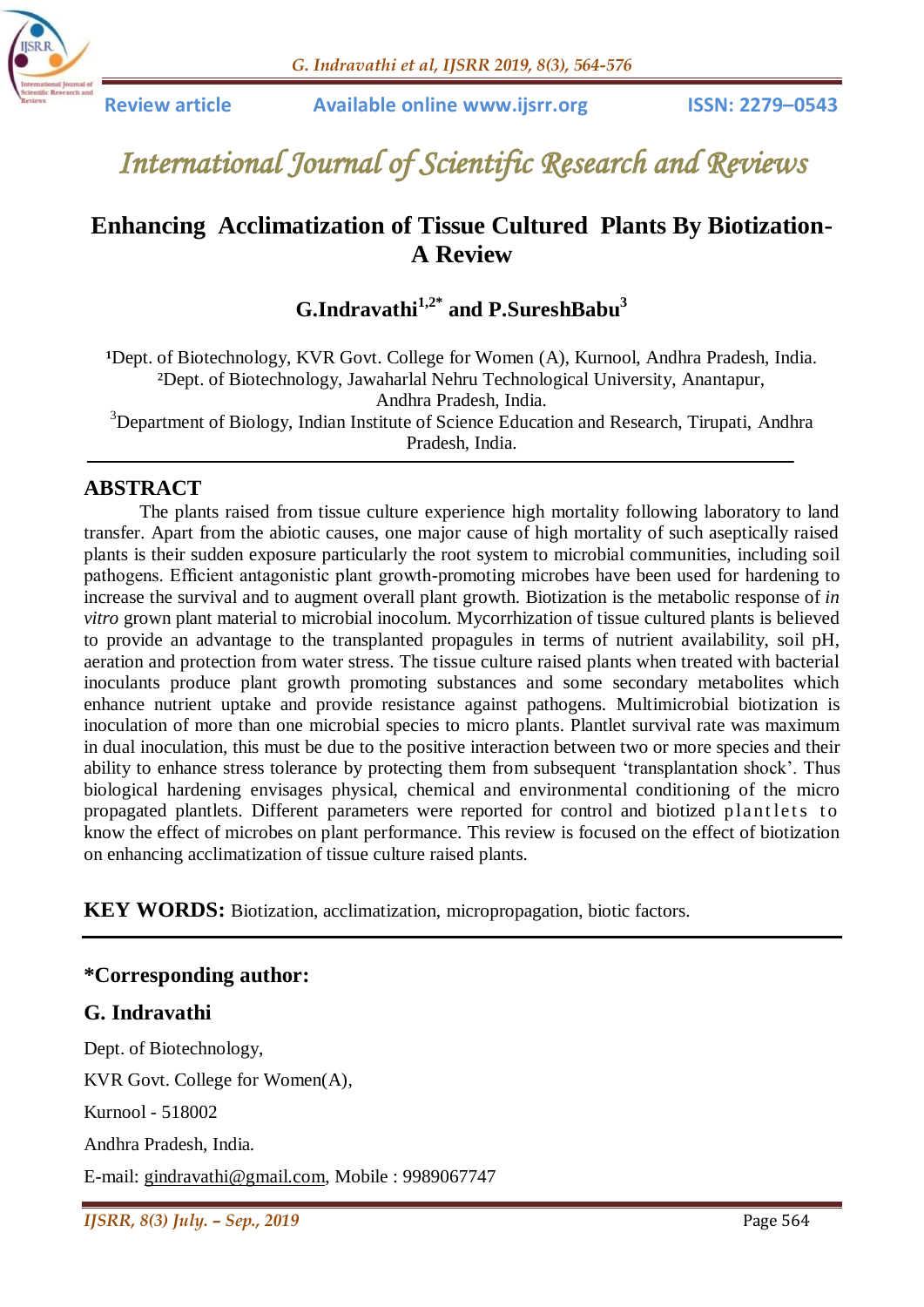#### **INTRODUCTION:**

Tissue culture raised plants experience high mortality following laboratory to land transfer. One major cause of high mortality of aseptically raised plants apart from the abiotic factors is their sudden exposure, in particular, the root system to microbial communities, including minor and major pathogens, present in the soil. The primary target of several research groups attempting utilization of microbial inoculants in micropropagation is to induce stress resistance<sup>1</sup>.

Biotization is the metabolic response of in vitro grown plant material to microbial inoculum, leading to the morphological and physiological development enhancing biotic and abiotic stress resistance of the derived propagules. Biotization is an emerging dimension of micropropagation technique where the growth of the host plant is promoted by the formation of secondary metabolites related to plant defense. Such systems allow for mutual adaptation between the host plant and the introduced bacteria. Bacterized plantlets not only grow faster than nonbacterized plantlets but they are sturdier and have a better-developed root system<sup>2</sup>.

 The inoculation of seeds with beneficial microorganisms has been practiced for many years, but the inoculation of tissue culture raised plantlets is an innovative aspect. Plant tissue culture is based on aseptic conditions, hence microorganisms including beneficial endophytes are treated as the problem causing contaminants. But nowadays microbial inoculants, primarily bacteria, and mycorrhizae are being evaluated as biopriming agents for successful transplanting. Biotization could be achieved during in vitro rooting or under ex vitro conditions. Thus efficient antagonistic plant growth-promoting bacteria used for biological hardening envisages physical, chemical and environmental conditioning of the micropropagated plantlets.

 All beneficial microorganisms helped in the enhanced uptake of nutrients, nitrogen fixation, resistance to soil-borne diseases and improved plant water relations. Although the soils are not deficient in phosphorous, its unavailability in phosphorous fixation is found to be a major constraint in acidic soils. Effective microbes aids in the uptake of mineral nutrients in the available form where the normal plant roots fail. The microbial association helps in the improved hydraulic conductivity of the roots which contributes to the better uptake of water thereby resulting in the reduction of desiccation and wilting in immature plantlets. These favorable conditions help to increase the number of lateral roots and root length. Also, there was an increase in the activity of all the defense-related enzymes like phenylalanine ammonia lyase, peroxidase, and β-1,3-glucanase in the leaves of the plants under treatment  $3$ . Lower incidence of rotting and wilting diseases was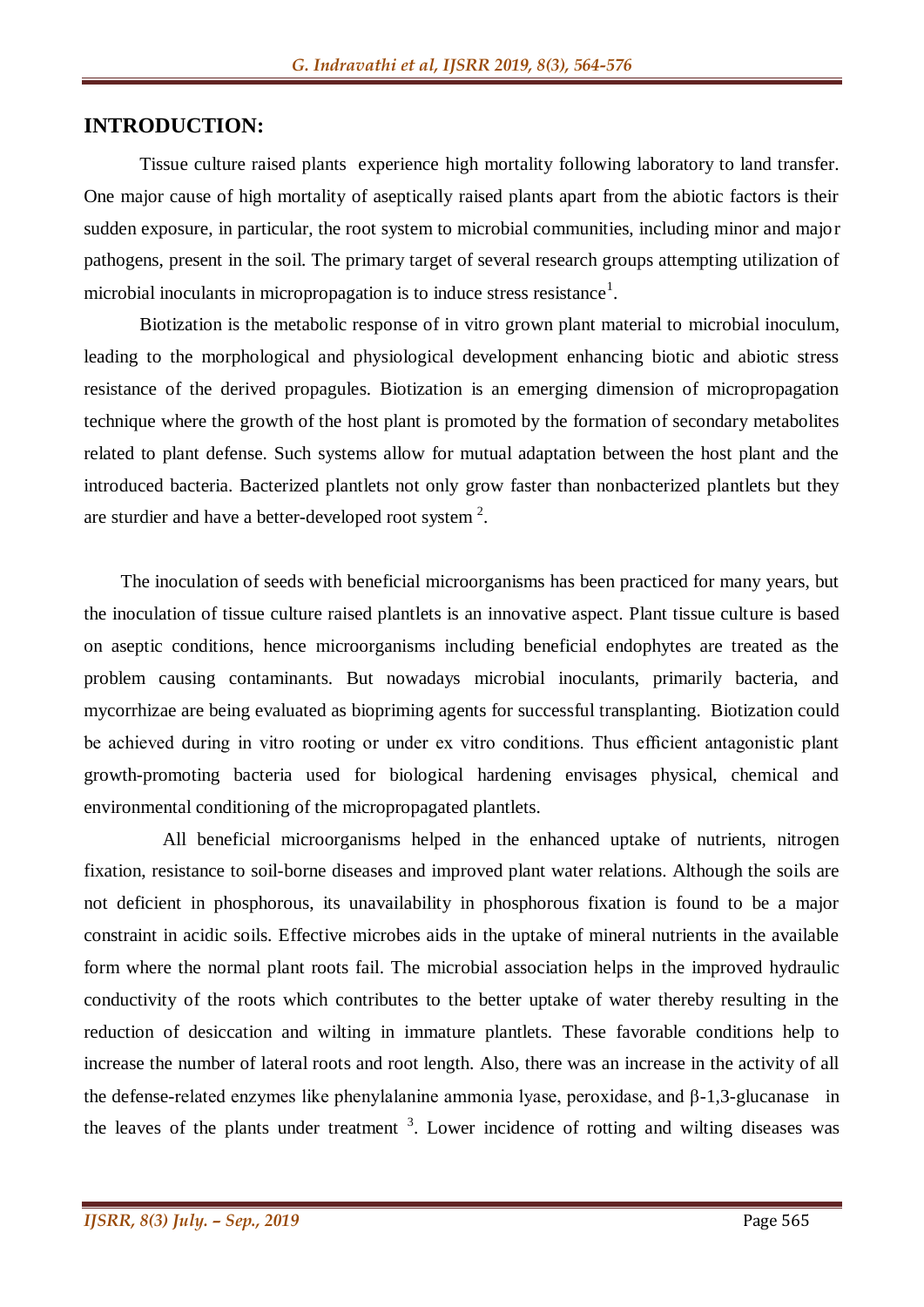noticed in bioinoculant-treated plantlets. This suggests that bioinoculants were capable of eliciting systemic resistance.

 Apart from bacteria and fungi, other endophytes like algae, amoebae, virus, archae, oomycetes also show a symbiotic association with plants<sup>4</sup>. For e.g., Green algae *Coccomyxa species* in *Ginkgo biloba*<sup>5</sup> and amoebal cysts in *Eleutherococcus sieboldianus*<sup>6</sup>.



**Fig.1: Effect of Abiotic and Biotic Factors on Acclimatization of Tissue Culture Raised Plants***.*

#### **MYCORRHIZATION:**

Acclimatization phase is a key step in the micropropagation cycle as it affects the survival and growth of the in vitro produced plantlets. There are many examples showing that the inoculation with Arbuscular Mycorrhizal Fungi (AMF), at the time of transplant from axenic to in vivo conditions, significantly improves plant survival and growth.Mycorrhization of tissue cultured plants is believed to provide an advantage to the transplanted propagules in terms of nutrient availability, soil pH, aeration and protection from water stress. An excellent review of factors affecting the result of mycorrhizal inoculation (timing, medium, fertilization, inoculation, fungushost specificity, growth substrate, etc.) was published<sup>7</sup>.

Mycorrhization has been proved beneficial for many other microplants of raspberry, wild cherry, apple, pear, grapevine, rose, oil palm, citrus, banana, asparagus, pineapple, common ash,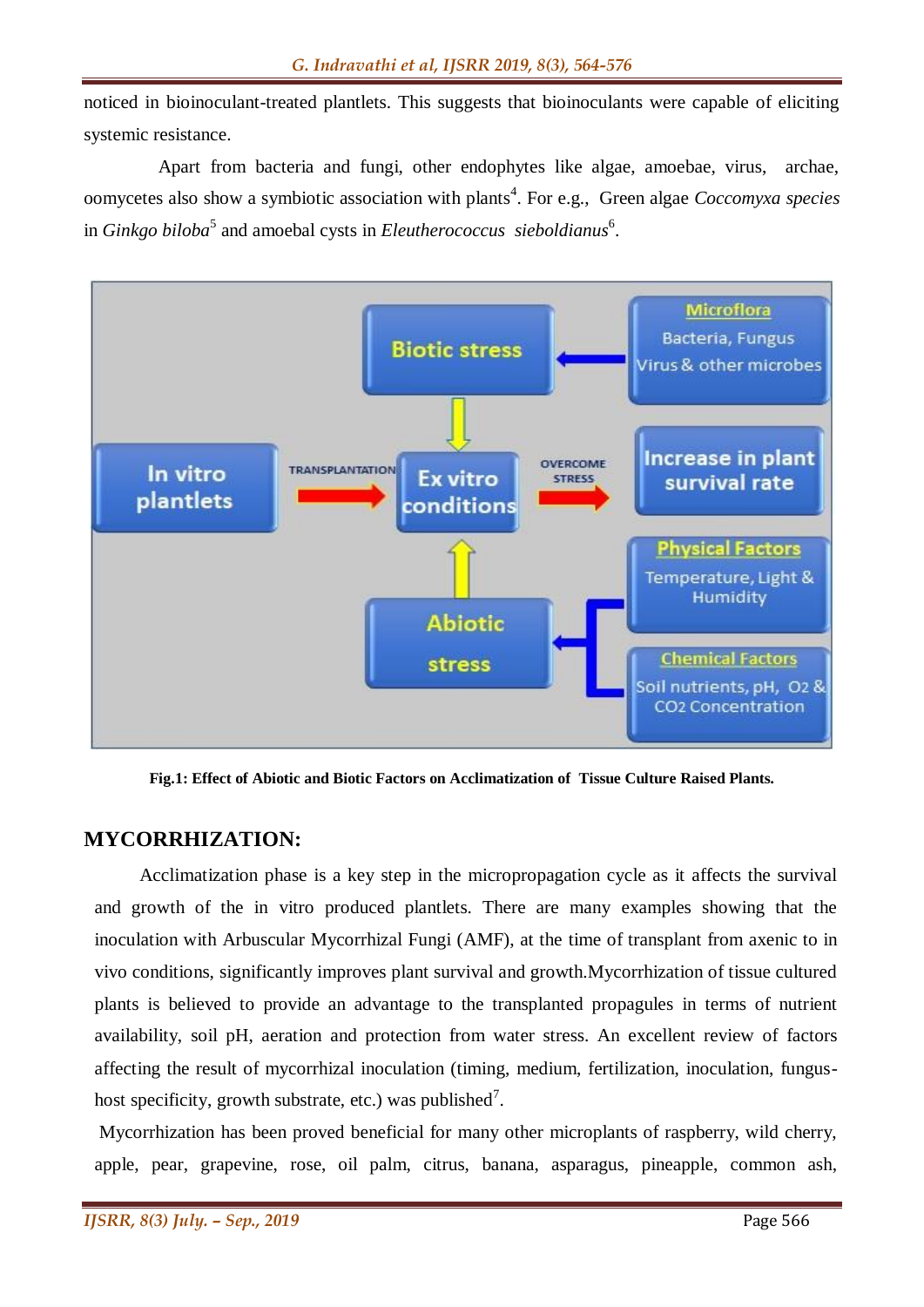artichoke $8.9$ . By enhancing access to the growth-limiting nutrients both ectomycorrhizae and endomycorrhizae can significantly increase carbon fixation of the plantlets10. This gain occurs primarily via increased photosynthetic rates. Mycorrhizal plants can also take up more carbon in drought periods than non-mycorrhizal ones, since they can maintain stomata open at lower soil water potentials.

Plants inoculated with ectomycorrhiza showed increased phosphorus and nitrogen uptake 11. In ectomycorrhizas, photosynthates move from the autotroph to the fungal mantle, where they are rapidly converted to metabolic intermediates, of which trehalose and mannitol are dominant. These carbon compounds are used for sustaining the fungal biomass existing in the mycorrhizal root tips of the soil mycelia network and also for producing new fungal biomass. As the photosynthetic rate is primarily limited by the accumulation of its end products in the leaf cells, the drain of carbohydrates by the mycobiont may offset end product limitation facilitating an increased photosynthetic rate. Due to this RuBisCO activity, chlorophyll and protein content of leaves of mycorrhizal plants, expressed in terms of fresh weight or of dry weight was reported significantly higher than in control plants. The increased photosynthetic rates were also due to increased N, P and K absorption<sup>57</sup>. Relationships between foliar phosphorus and net photosynthetic rate in nonmycorrhizal and ectomycorrhizal were compared in Pine seedlings<sup>12</sup>.

 Among endomycorrhiza, Vesicular Arbuscular Mycorrhiza (VAM) plays a significant role in phosphorus uptake and translocation in addition to uptake of zinc, sulfur, and copper. VAMs are exceptional to establish a symbiotic relationship in the roots of higher plants. A careful selection of functionally compatible host fungus substrate combination was essential for the early establishment of VAM in the nursery or in an open field of major horticultural crops.

The mycorrhizal dependency of banana has been extensively studied by various researchers, emphasizing its importance during hardening stages<sup>13</sup>. A marked increase in the uptake of P, Ca, Mg, Zn, Cu and reduced disease severity was observed in the mycorrhizal plants of banana<sup>14</sup>. It was reported that VAM fungi – Glomus fasciculatum inoculated at the hardening stage helped the banana plantlets to accumulate maximum plant height, root length, biomass, root colonization and nutritional quality  $15$ . Similar results on growth characters and root colonization of papaya plants with G. message and G. fasciculatum were reported. Inoculation of micropropagated sugarcane seedlings with G. diazotrophicus made the plants not only grow faster but also ensured efficient N2-fixing plants in fields<sup>16</sup>. It was also studied that the effect of inoculation of the fungus, Glomus intraradices increased the survival, growth, biomass production and nutritive status of cassava, grape and olive plants during hardening.

AMF can contribute to plant growth and survival by reducing the stress associated with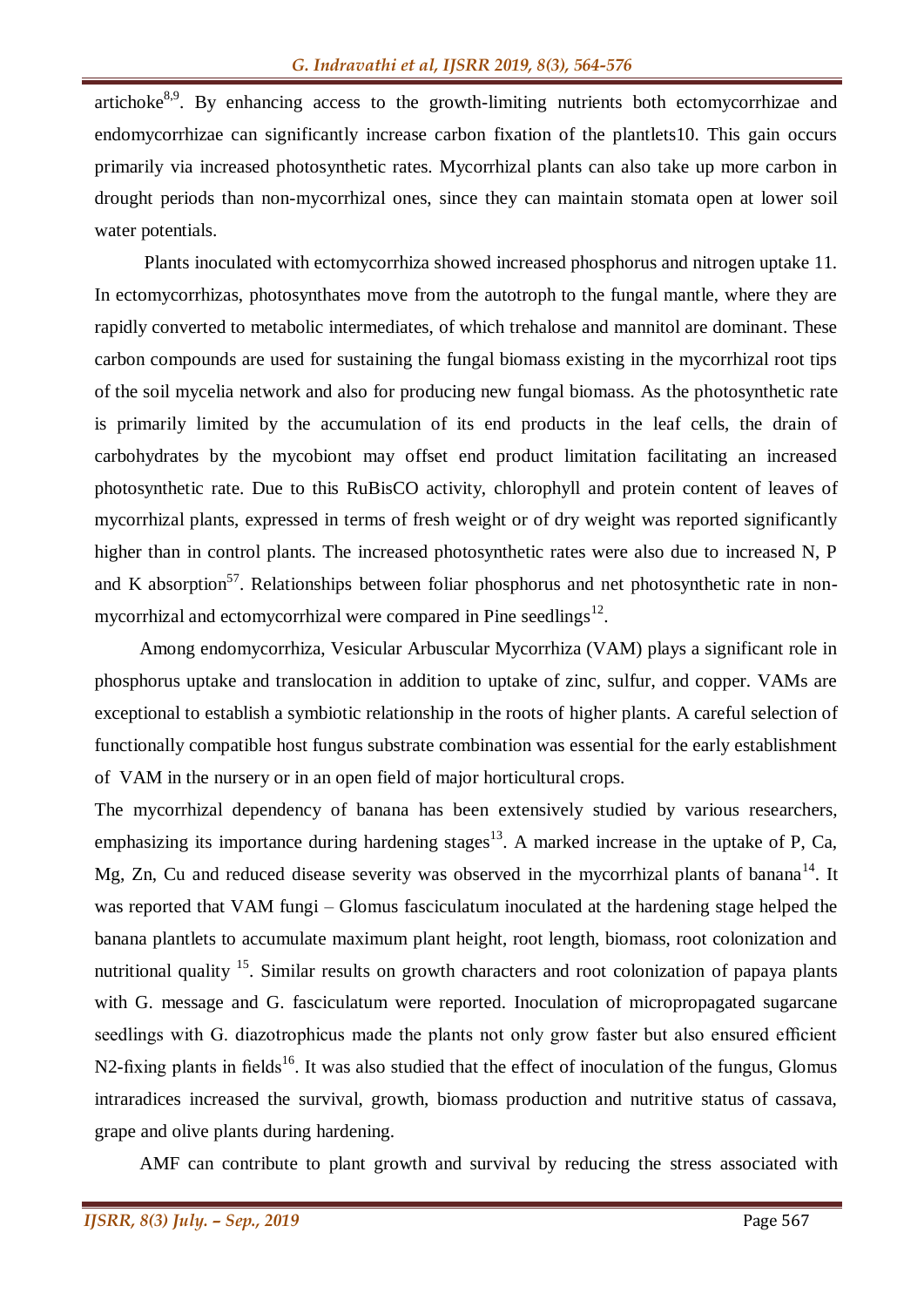nutrition, water, aeration, soil structure, pH, salt, toxic metals, and pathogens. Biotization of AMF symbiotic endophytes also protect the juvenile axenic plants from an infestation of the harmful saprophytes. It was reported that AM fungi established a symbiotic association with hazelnut (Corylus avellana L.)<sup>17</sup>. Micropropagated plants of Ranunculus asiaticus inoculated by AMF showed an earlier flowering, an improved flower production and better rhizome vield<sup>18</sup>. The colonization of Glomus, P.indica and Trichoderma species is also known to reduce the osmotic potential of plants and also induced in vivo rooting in transplanted micro shoots of C. borivilianum giving rise to more than  $50\%$  establishment<sup>19</sup>. Mycorrhization enhanced the growth of micropropagated Chestnut plants, increased their protein content and photosynthetic rates, decreased respiratory rates and CO2 compensation point.

*Piriformospora indica*, a root endosymbiotic fungus, mimics AMF in many morphological, functional aspects and growth promotion. It was reported that *P. indica* treated plantlets of B. serrata showed an increase in total biomass production and more than 75 percent ex vitro survival in comparison to control plantlets<sup>21</sup>. In particular, P. indica helps in phosphorus acquisition and works as a biocontrol agent. A similar high degree of ex vitro survival of micropropagated plantlets of Artemisia annua, Nicotiana tobbacum, B. monnieri, T. bellerica, and F. limonia colonized with *P. indica* was reported<sup>22</sup>. A positive influence of root colonization was reported with *P. indica* on overall growth and development in micropropagated plantlets of  $T$ . bellerica<sup>23</sup>. P.indica were more resistant to pathogens and more tolerant to salt stress and showed higher yield  $24$ .

 The profound effect of T. viride on root initiation from in vitro micropropagated Neem shoots had been reported  $^{25}$ . It was reported that T. viride when applied alone to Broccoli showed maximum N and P content in roots and shoots<sup>26</sup>. The enhanced vegetative growth of broccoli in Trichoderma treated plants could be due to the root-colonizing ability of the fungus that resulted in better nutrient absorption through increased root biomass.

### **BACTERIZATION:**

The tissue culture raised plants when treated with bacterial inoculants produce plant growth promoting substances and few secondary metabolites that enhance nutrient supply and provide resistance against pathogens. These useful soil bacteria are named as plant growth promoting rhizobacteria (PGPR), which are preferentially related to the roots. PGPR include many bacterial genera like *Pseudomonas, Bacillus, Azospirillum, Azotobacter*, etc. Bacterial infection occurs through roots and they are translocated to all parts of the plant via the xylem, the aerenchyma and through interconnecting intercellular spaces<sup>27</sup>. These diazotrophs would have affected plant growth by the synthesis of phytohormones and vitamins, inhibition of plant ethylene synthesis and improved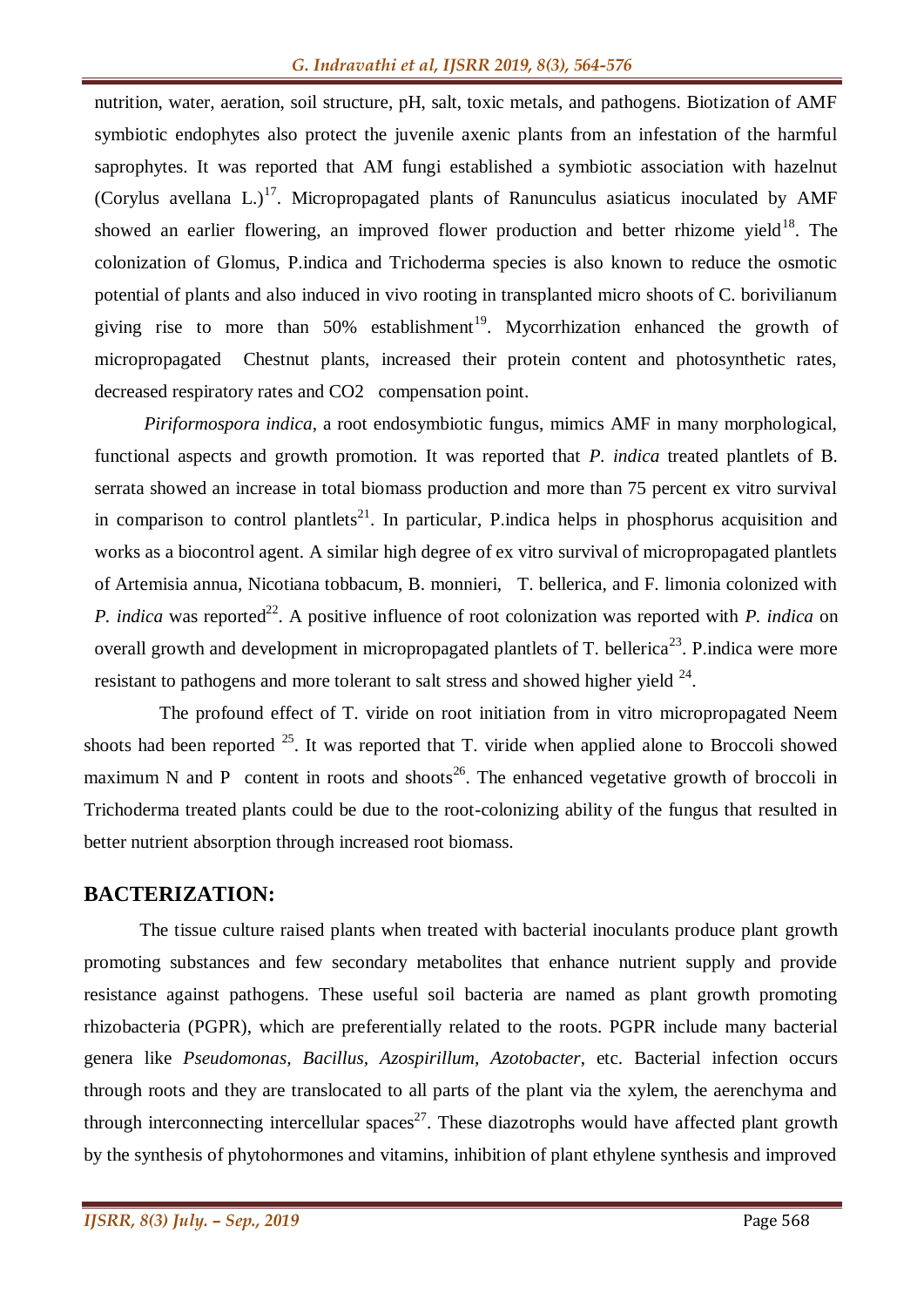nutrient uptake<sup>28</sup>. Bacterized plantlets were greener, had elevated levels of cytokinins, phenylalanine ammonia lyase, and free phenolics and contained more lignin<sup>29</sup>. Both in vitro and ex vitro benefits of bacterization relied on plant species, cultivar, and growth conditions.

Among the PGPR, *Pseudomonas* deserves a special mention because it improves the plant growth directly or indirectly by the production of plant growth substances, increasing the uptake of certain nutrients from the soil and additionally shows antagonistic effects against some important plant pathogenic microorganisms. In addition to this *Pseudomonas* species have been used to enhance tolerance to transplanting stress in potato<sup>62</sup>. In vitro co-cultivation of soybean cotyledon explants with two strains of *Pseudomonas maltophilia*, stimulated the development of nodular callus with high regeneration potential<sup>30</sup>. It was reported that *Pseudomonas* strain PsJN enhanced the tolerance to transplanting stress in potato and was found the most effective plant growth promoting bacterium under in vitro conditions<sup>31</sup>. The Oregano plantlets co-cultured with *Pseudomonas spp*. prevented vitrification and contained a lot of phenolics and chlorophyll than non bacterized controls<sup>32</sup>. Greenhouse experiments also demonstrated that plants derived from dual cultures of potato and the pseudomonad bacterium had a larger root system, and gave better tuber yield than control<sup>33</sup>. The tea plants inoculated with *Bacillus subtilis* and *Pseudomonas corrugate* acted as biocontrol agents and were able to defend pathogenic attack probably due to their antagonistic properties<sup>34</sup>.

Three plant growth-promoting rhizobacteria viz. *Bacillus megaterium, B. subtilis and Pseudomonas corrugata* were used for biological hardening of micro-propagated plantlets of *Picrorhiza kurrooa*<sup>35</sup>. These bacterial isolates antagonized the pathogenic fungal species and positively influenced survival and growth parameters. The in vitro grown Oil palm plantlets inoculated with *Azospirillum brasilense* produced higher root and shoot biomass and more secondary roots<sup>36</sup>. Endophytic colonization in rice callus induced by using *Azorhizobium caulinodans* improved yield, grain weight and nutritional quality<sup>37</sup>.

Thus the reports suggest the use of efficient antagonistic plant growth-promoting bacteria for biological hardening increase plant survival and augment overall plant growth of micro propagated plants.

#### **MULTIMICROBIAL INTERACTION:**

Multimicrobial biotization is inoculation of more than one microbial species to microplants. Root colonization by mycorrhizal fungi will have an affect the chemical composition of root exudates. The development of mycelium around roots (mycorrhizosphere) modifies their physical atmosphere and provides a new source of carbon to the microbial community. The development of a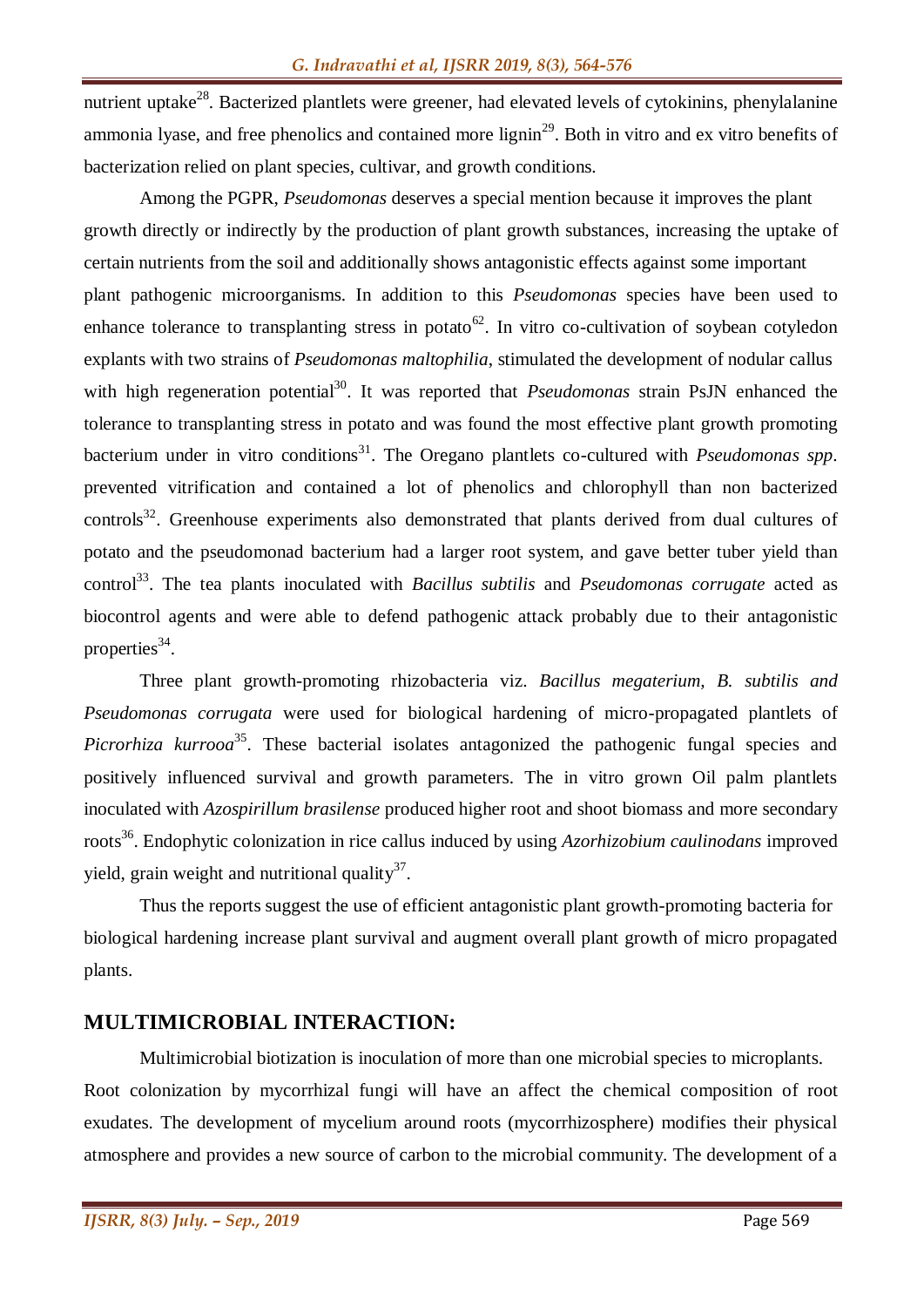mycorrhizosphere has both qualitative and quantitative repercussions on microbial populations in either the rhizosphere or rhizoplane<sup>38</sup>. Mycorrhization increases the dichotomy of roots and creates new compartments (mycorrhizosphere and microsphere), for the growth of symbiotic microbes.

Mycorrhizae-Helping Bacteria (MHB) enhance the growth of the plants. It was reported that rhizosphere strains of *Bacillus mycoides* and *Pseudomonas fluorescens* promoted AMF formation in various crop plants by improving susceptibility of roots to  $AMF<sup>39</sup>$ . Other rhizosphere microorganisms which are known to act as a phytostimulators or which possess antagonistic activities toward plant pathogens may be used in conjunction with AMF for biotizing microplants. They include bacteria like *Pseudomonas spp*. and Bacillus *spp*., and fungi such as Gliocadium *spp*. and *Trichoderma spp.* Plantlet survival rate was maximum in Trichoderma spp. inoculation, this must be due to the positive interaction among the species and their ability to enhance stress tolerance by protecting them from subsequent 'transplantation shock'.

It was found that the combined use of *Glomus mosseae* and *Pseudomonas fluorescens* caused a greater increase in plant growth of tomato as compared to the individual application<sup>40</sup>. Studies showed that plant-mediated interactions among *Pseudomonas fluorescens*, Rhizobium leguminosarum, and AMF on Pea enhanced nodulation by four fold<sup>41</sup>. P. fluorescens and ectomycorrhizal fungus, Suillus granulatus, used as dual inoculants for Pinus halepensis showed significantly high number of lateral rootlets as compared to single inoculations  $42$ . Better root system helped in more nutrient uptake, which resulted in healthy plants with more shoot biomass.

Agrobacterium rhizogenes causing the hairy-root syndrome in dicots is being applied successfully for the promotion of growth of roots and their effective mycorrhization 13. 100% plant survival was observed after biotization of micropropagated raspberry with Agrobacterium radiobacter and *Glomus mosseae* <sup>64</sup> . It was reported that dual inoculation of potato microplants with *P.fluorescens* and mycorrhizal fungi enhanced plant growth and protected against soil-borne potato pathogen Rhizoctonia solani<sup>43</sup>. Trichoderma sp. DB11and Gliocladium catenulatum were inoculated in the potting substrates of micro propagated strawberry in order to promote growth and protect against root and collar rot induced by *Phytophthora spp*<sup>44</sup>.

Biotization of micropropagated *Chlorophytum sp.* with the fungus, *Piriformospora indica* and the bacterium, *Pseudomonas fluorescens*, improved plantlet survival rate, growth parameters, field performance, micronutrient acquisition, alkaloid and saponin content<sup>45</sup>. Significantly higher root-shoot biomass was reported in different crops like Maize, Bacopa, Poplar with dual *inoculation of P.fluorescens and P. indica* inoculation<sup>65</sup>. Maximum colonization of *P. indica* and bacteria in dual inoculated plants attributed the fact that mycorrhizal root tips tend to support slightly higher populations of *Pseudomonas* than non-mycorrhizal root tips, possibly due to the provision of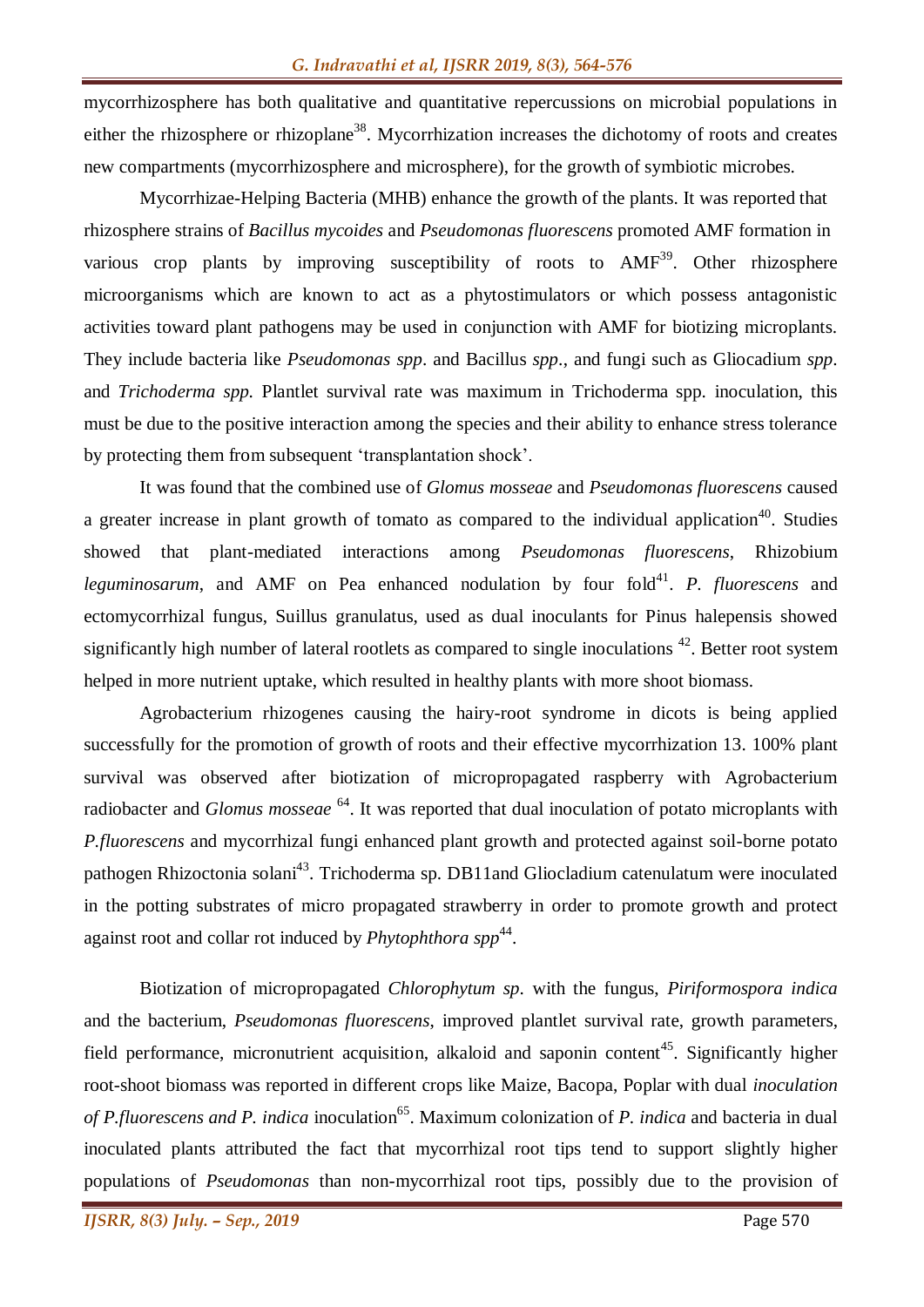additional colonization sites or altered root exudation in mycorrhizosphere.

It was reported that acclimatization of in vitro rooted tea plantlets in soil amended with bioinoculants like *Pseudomonas fluorescens*, Azospirillum *brasilense*, and *Trichoderma harzianum*, either individually or in various combinations, promoted plantlet survival  $^{46}$ .

| S.No.        | Bioinoculant                                        | Plant                 |  | Effect                                                                                   |  |  |
|--------------|-----------------------------------------------------|-----------------------|--|------------------------------------------------------------------------------------------|--|--|
| I            | Monomicrobial Interaction - Mycorrhization          |                       |  |                                                                                          |  |  |
|              |                                                     |                       |  | Increase in phosphorus uptake and net<br>Photosynthetic rate $\real^{11,12}.$            |  |  |
| 1            | Ectomycorrhizae                                     | Pine                  |  |                                                                                          |  |  |
| 2            | Glomus fasciculatum                                 | Banana                |  | Increase in plant biomass <sup>14</sup>                                                  |  |  |
| 3            | Glomus message                                      | Papaya                |  | Increase in nutritional quality $^{50}$                                                  |  |  |
| 4            | Glomus diazotrophicus                               | Sugarcane             |  | Efficient Nitrogen fixation <sup>16</sup>                                                |  |  |
| 5            | Glomus intradices                                   | Cassava, Grape, Olive |  | Increase in plant survival and nutrient status <sup>51,58</sup>                          |  |  |
| 6            | AM fungi                                            | Hazlenut              |  | Resistance towards soil pathogens <sup>17</sup>                                          |  |  |
| 7            | AM fungi                                            | Ranunulus asiaticus   |  | Earlier flowering ,improved flower production<br>and better rhizome yield <sup>18</sup>  |  |  |
| 8            | Piriformospora indica                               | C.borivilianum        |  | Invivo rooting <sup>19</sup>                                                             |  |  |
| 9            | Mycorrhizae                                         | Chestnut              |  | Increase protein content and photosynthetic<br>rate <sup>20</sup>                        |  |  |
| 10           | Piriformospora indica                               | B.serrata             |  | Increase in plant biomass and phosphorus<br>uptake <sup>21,23</sup>                      |  |  |
| 11           | Piriformospora indica                               | T.bellerica           |  | Increase in plant survival and photosynthetic rate $52$                                  |  |  |
| 12           | Piriformospora indica                               | <b>Barley</b>         |  | Resistance to pathogens and tolerance to salt<br>stress <sup>24</sup>                    |  |  |
| 13           | Trichoderma viride                                  | <b>Broccoli</b>       |  | Maximum N and P content in roots and shoots <sup>26</sup>                                |  |  |
| 14           | Trichoderma viride                                  | Neem                  |  | In vitro rooting <sup>25</sup>                                                           |  |  |
| $\mathbf{I}$ | Monomicrobial Interaction - Bacterization           |                       |  |                                                                                          |  |  |
| 15           | Pseudomonas                                         | Potato                |  | Enhance tolerance to transplantation stress <sup>31</sup>                                |  |  |
| 16           | Pseudomonas                                         | Potato                |  | Large root system and better tuber yield <sup>53</sup>                                   |  |  |
| 16           | Pseudomonas                                         | Soyabean              |  | Increase in Plant survival <sup>54</sup>                                                 |  |  |
| 17           | Pseudomonas                                         | Oregano               |  | Prevents vitrification, Increase in phenolic and<br>chlorophyll content <sup>32</sup>    |  |  |
| 18           | <b>Bacillus</b> subtilis                            | Tea                   |  | Resistance towards pathogens <sup>34</sup>                                               |  |  |
| 19           | Bacillus megaterium                                 | Picrorhiza kurrooa    |  | Induced systemic resistance <sup>35</sup>                                                |  |  |
| 20           | Azospirillum brasilense                             | Oil Palm              |  | Increase root and shoot biomass <sup>36</sup>                                            |  |  |
| 21           | Azorhizobium caulinodans                            | Rice                  |  | Improved grain weight and nutritional quality $37$                                       |  |  |
| Ш            | <b>Multimicrobial Interaction</b>                   |                       |  |                                                                                          |  |  |
| 22           | Glomus mossae + $P$ .fluorescens                    | Tomato                |  | Increase in yield $40$                                                                   |  |  |
| 23           | $P$ .fluorescens + AMF + Rhizobium<br>leguminosarum | Pea                   |  | Increased nodulation by four fold <sup>41</sup>                                          |  |  |
| 24           | P.fluorescens + Ectomycorrhizae                     | Pinus                 |  | Increase in root and shoot biomass <sup>42</sup>                                         |  |  |
| 25           | A.radiobacter + Glomus mossae                       | Raspberry             |  | Improved plant survival <sup>55</sup>                                                    |  |  |
| 26           | $P$ : fluorescens + AMF                             | Potato                |  | Protection against soil borne pathogens <sup>43</sup>                                    |  |  |
| $27\,$       | Trichoderma + Gliocladium catenulatum               | Strawberry            |  | Resistance against root rot and collar rot <sup>44</sup>                                 |  |  |
| 28           | $P$ : fluorescens + $P$ : indica                    | Chlorophytum          |  | Efficient nutrient uptake and increased<br>secondary metabolite content <sup>19,45</sup> |  |  |

**Table: 1 Effect of Various Bioinoculants on Plant Performance**

*IJSRR, 8(3) July. – Sep., 2019* Page 571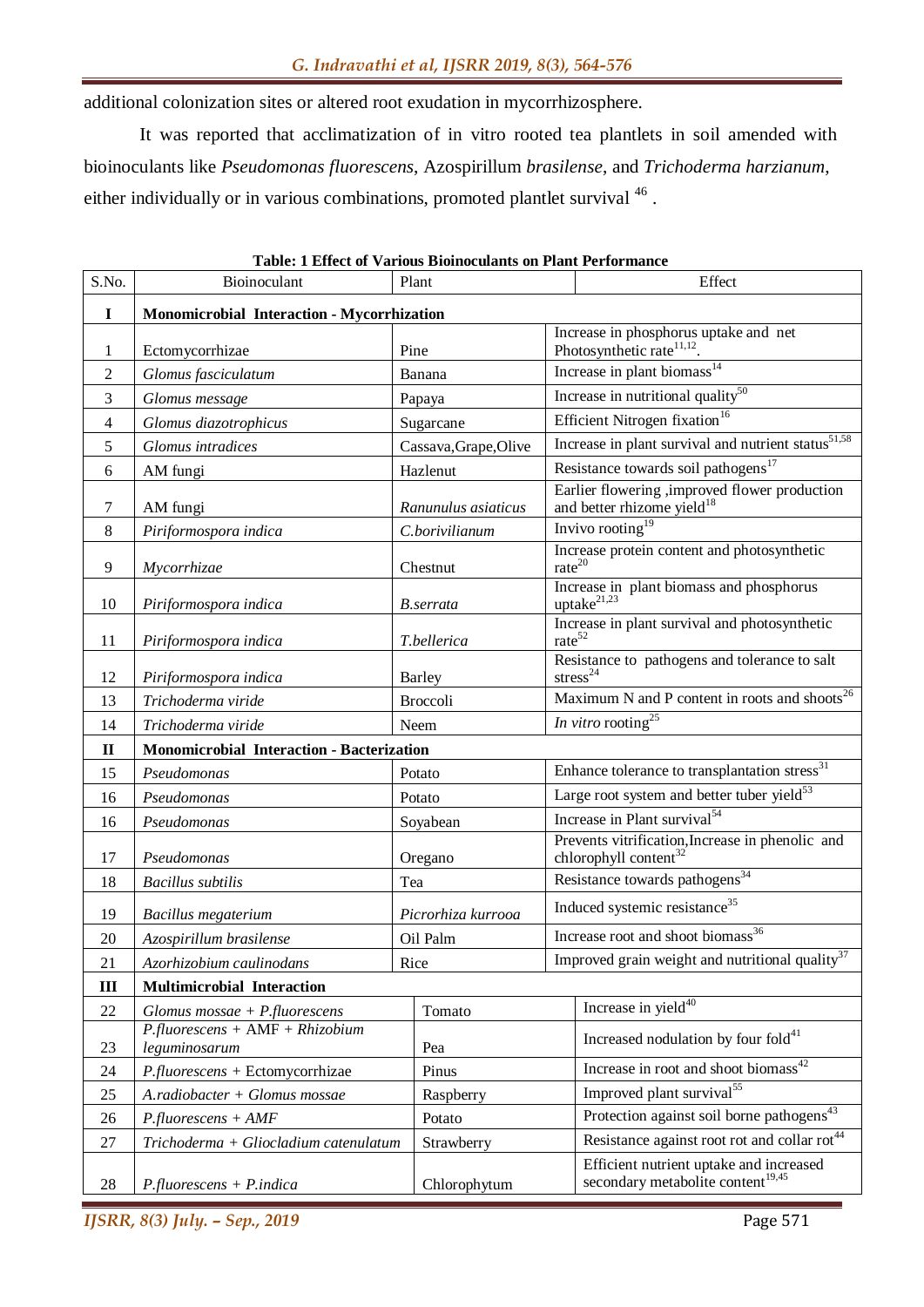| 29 | $P$ <i>fluorescens</i> + $P$ <i><i>indica</i></i>   | Maize, Bacopa, Poplar | High root -shoot biomass <sup>56</sup>                 |
|----|-----------------------------------------------------|-----------------------|--------------------------------------------------------|
| 30 | $P$ : fluorescens + A. brasilense + T.<br>harzianum | Tea                   | Prevented wilting and root rot <sup>46</sup>           |
| 31 | $P$ <i>fluorescens</i> + $T$ <i>, viride</i>        | Tea                   | Increase in phosphorus uptake $47$                     |
| 32 | $P$ <i>fluorescens</i> + $T$ <i>, viride</i>        | Cotton                | Increase in yield $49$                                 |
| 33 | $P$ <i>fluorescens</i> + $T$ <i>, viride</i>        | Soyabean              | Resistance against root rot and stem rot <sup>48</sup> |

#### *G. Indravathi et al, IJSRR 2019, 8(3), 564-576*

Root rot or wilting of tissue culture derived plants was not observed in bioinoculant-treated plants, as they possessed relatively higher activities of defense enzymes, including peroxidase and phenylalanine ammonia lyase. The synergistic effect of *T. viride* with *P. fluorescens* was that it can solubilize more P in the soil by producing organic acids<sup>47</sup>. Similarly, their combined effect on growth improvement was also reported by other workers<sup>48,49</sup>.

The application of multimicrobial biotization requires knowledge and understanding of the compatibility between different beneficial microorganisms in their interaction within the mycorrhizosphere, rhizosphere, and rhizoplane.

#### **CONCLUSION:**

Microplants represent an ideal material for developing basic research on microbial biotization and for producing results which can be easily applied in technology transfer. Microplants produced in vitro are usually transplanted into an inert substrate, a relatively simple environment, where the development of the introduced microbe and their impact on plant growth can be easily monitored. A drastic increase in our knowledge about microbial and microbial/plant interactions in the rhizosp here, and particularly of those that are considered beneficial to plant development, is necessary to produce the best results in micropropagation.

In the hardening technique, biotization economizes the production process and simplify the micropropagation technique, which could be adopted at village centres to extend the scientific technology from lab to land. Development of new culture methods allowing the establishment of stable associations between plants and beneficial organisms in vitro and ex vitro and understanding of mechanisms of signal recognition and transduction in plant-microbial associations under different environments are probably the most critical elements of this challenge.

#### **REFERENCES:**

- 1. Lazarovits G & amp: Nowak J. Rhizobacteria for improvement of plant growth and establishment. Hort Science, 1997; 32: 188.
- 2. Nowak J. Review benefits of in vitro  $\&$  quot; biotization  $\&$  quot; of plant tissue cultures with microbial inoculants. In vitro Cell Dev Biol Plant, 1998; 34:122.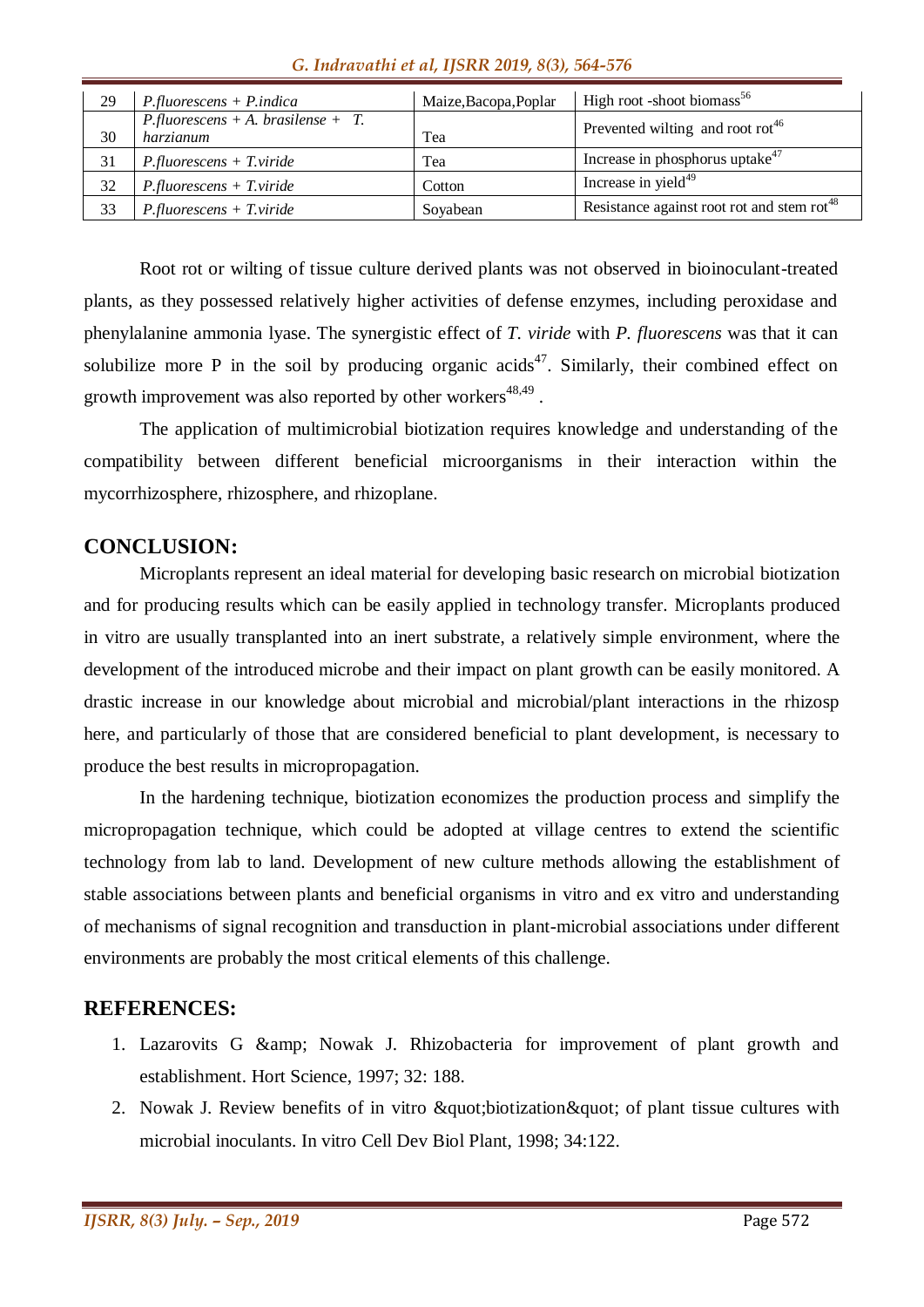- 3. Rammoorthy V, Viswanathan R, Raguchandar J, Prakasham T & Samp; Samiyappan R.Induction of systemic resistance by plant growth promoting rhizobacteriain crop plants against pest and diseases. Crop protection, 2001; 20: 1.
- 4. Hardoim PR, Van Overbeek LS, Berg G, Pirttilä AM, Compant S, Campisano A, Döring M & Sessitsch A,The hidden world within plants: ecological and evolutionary considerations for defining functioning of microbial endophytes. Microbiol. Mol. Biol. Rev. 2015; 79 (3): 293.
- 5. Trémouillaux-Guiller J, Rohr T, Rohr R & amp; Huss VA, Discovery of an endophytic alga in Ginkgobiloba. Am. J. Bot, 2002; 89 (5): 727.
- 6. Müller P , and Döring M, Isothermal DNA amplification facilitates the identification of a broad spectrum of bacteria, fungi and protozoa in Eleutherococcus sp. plant tissue cultures. Plant Cell Tissue Organ Cult, 2009; 98 (1): 35.
- 7. Vestberg, M.; Estaun, V. Micropropagated plants, an opportunity to positively manage mycorrhizal activities. In: Gianinazzi, S.; Schuepp, H., eds. Impact of arbuscular mycorrhizas on sustainable agriculture and natural ecosystems. Basel: Birkhauser Verlag, 1994:217±226.
- 8. Morandi D, Gianinazzi S & amp; Gianinazzi-Pearson V, Intérêt de l'endo- mycorhization dans la reprise et la croissance du Framboisier issu de multiplication vegetative in vitro. Ann. Amélior. Plantes, 1979; 29: 623.
- 9. Lovato PE, Gianinazzi-Pearson V, Trouvelot A, Gianinazzi S, The state of mycorrhizas and micropropagation. Adv. Hort. Sci , 1996; 10: 46.
- 10. Allen MF, Smith WK, Moore TS and Christensen M , Comparative water relations and photosynthesis of mycorrhizal and nonmycorrhizal Bouteloua gracilis (J. B. K.) Lag ex Steud. New Phytol , 1981; 88: 683.
- 11. Bougher NL, Grove TS, Malajczuk N, Growth and phosphorus acquisition of karri (Eucalyptus diversicolor F. Muell.) seedlings inoculated with ectomycorrhizal fungi in relation to phosphorus supply. New Phytol , 1990; 114: 77.
- 12. Rousseau JVD & amp; Reid CPP, Effects of phosphorus and ectomycorrhizas on the carbon balance of Loblolly pine seedlings. Forest Science, 1990; 36: 101 .
- 13. DeClerck C, Plenchette & amp; Strullu DG, Mycorrhizal dependency of banana (Musa) acuminata, AAA group) cultivar. Plant & amp; Soil, 1995; 176: 173.
- 14. Thaker MN & amp; Jasrai YT, Increased growth of micro-propagated banana (Musa) paradisiaca) with VAM symbiont. Plant tissue Culture , 2002; 12: 147.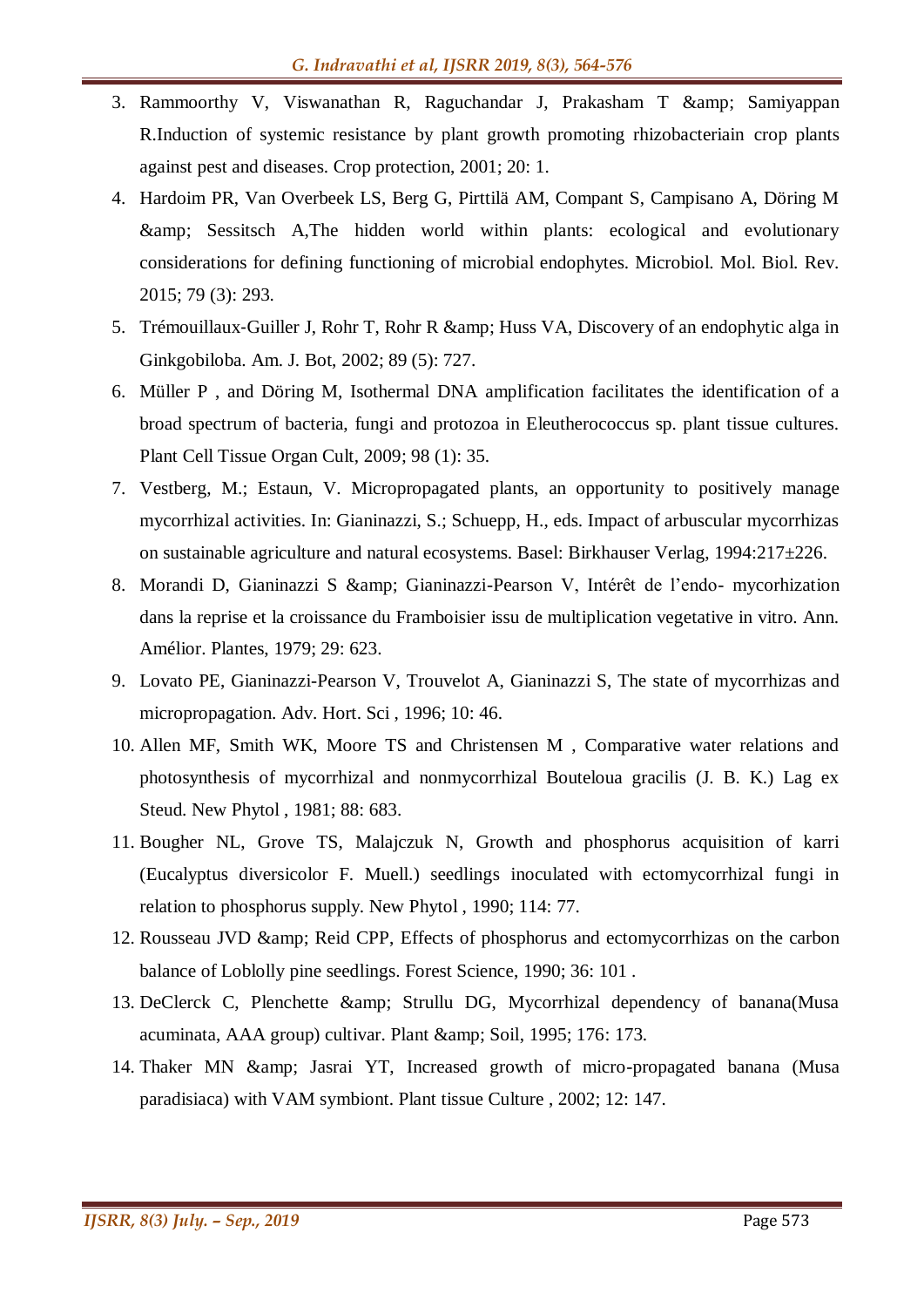- 15. Mandhare, VK, Suryawanshi AV & amp; Jamadagani BM, Occurrence of powdery mildew (Leveillula taurica) on chickpea in Maharashtra.Journal of Maharashtra Agricultural Universities , 2005; 30: 340.
- 16. Muthukumarasamy R, Revathi G & amp; Lakshminarasimhan C. Influence of N fertilisation on the isolation of Acetobacter diazotrophicus and Herbaspirillum *spp*. from Indian sugarcane varieties .Biol Fertil Soils , 1999; 29: 157.
- 17. Mirabelli C, Tullio M, Pierandrei F& Rea E, Effect of Arbuscular Mycorrhizal Fungi n on micropropagated Hazelnut (Corylus avellana l.) plants. Acta Hort, 2009; 812: 467.
- 18. Borriello R, Maccario D, Viglione S, Bianciotto V & amp; Beruto M, Arbuscular mycorrhiza fungi and micropropagation of Ranunculus asiaticus L.: a useful alliance. Acta Hortic, 2017; 1155: 81.
- 19. Archana Mathur, Ajay Kumar Mathur, Priyanka Verma, Shrawan Yadav, Moti Lal Gupta & Mahendra P. Darokar Biological hardening and genetic fidelity testing of microcloned progeny of Chlorophytum borivilianum.African Journal of Biotechnology , 2008; 7 (8): 1046.
- 20. Martins A, Casimiro MS & amp; Pais ,Influence of mycorrhization on physiological parameters of micropropagated Castanea sativa Mill. Plants.Mycorrhiza , 1997; 7: 161.
- 21. Suthar RK & amp; Purohith SD, Biopriming of micropropagated Boswellia serrate Roxb plantlets role of endophytic root fungus *P. indica*. Ind J Biotech , 2012; 11: 304.
- 22. Suthar RK and Purohith SD, Root Colonization and growth enhancement of micropropagated Terminalia bellarica Roxb plantlets inoculated with *P. indica* during ex vitro acclimatization. Int J Plant Dev Biol , 2008; 2: 133.
- 23. Chittora M, Suthar RK & amp; Purohit SD, Root colonization and improved growth performance of micropropagated Terminalia bellerica roxb. plantlets inoculated with *Piriformospora indica* during ex vitro acclimatization - Acta Hort, 2010 : 865.
- 24. Waller F, Achatz B, Baltruschat H, Fodor J, Becker K, Fischer M, Heier T, Huckelhoven R, Neumann C, von Wettstein D, Franken P & amp; Kogel KH, Proc Natl Acad Sci USA, 2005; 102: 13386.
- 25. Lavanya M, Venkateshwarlu B, Devi BP Acclimatization of neem microshoots adaptable to semi-sterile conditions. Ind J Biotechnol, 2009; 8: 218.
- 26. John RP, Tyagi RD, Prevost D, Brar SK, Pouleur S & amp; Surampalli RY, Mycoparasitic Trichoderma viride as a biocontrol agent against Fusarium oxysporumf.sp. adzuki and Pythium arrhenomanes and as a growth promoter of soybean. Crop Protection, 2010; 29 :1452.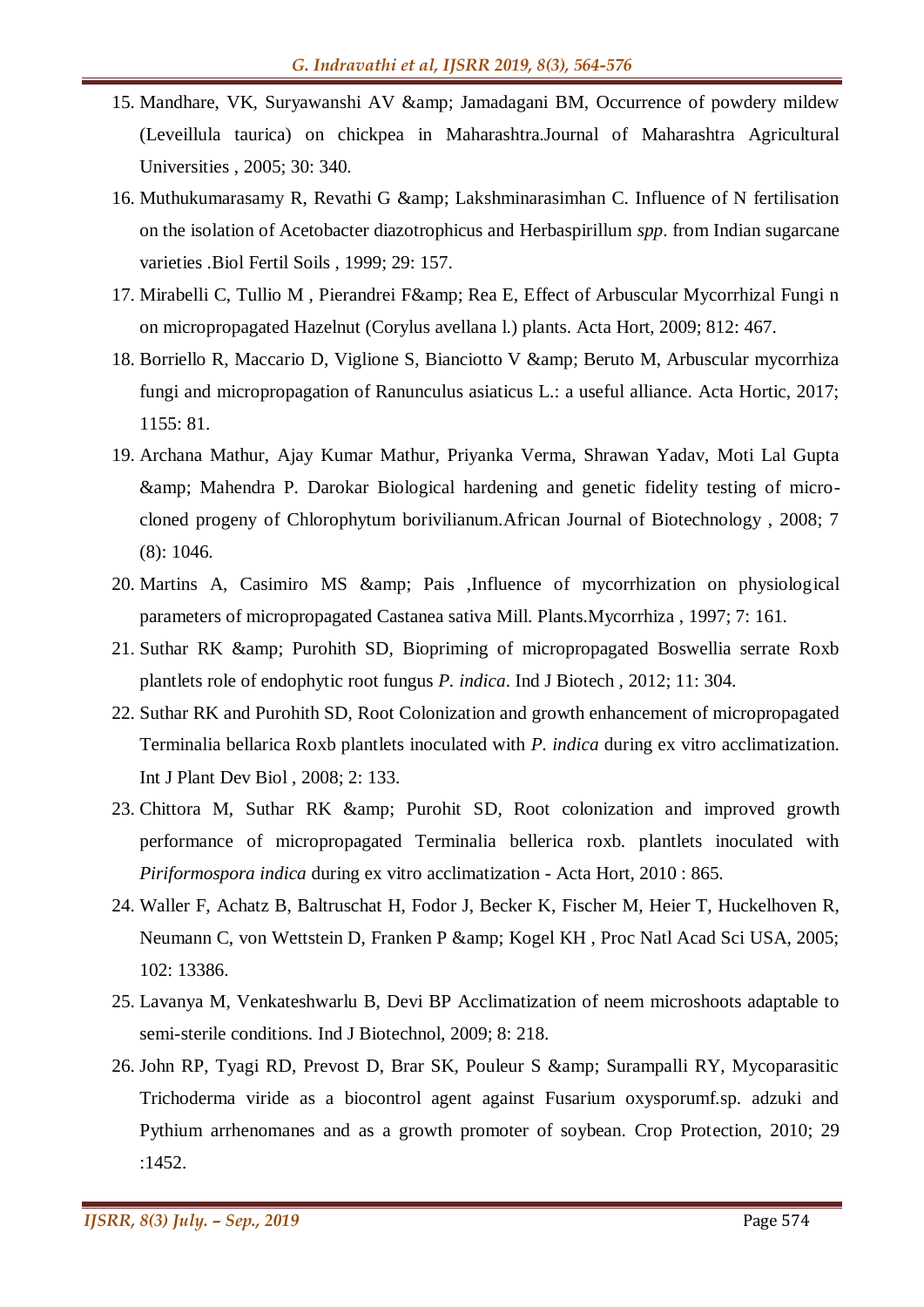- 27. Gynaeshwar P, Reddy PM, Ladha JK, Nutrient amendments influence endophytic colonization of rice by Serratia marcescens IRBG500 and Herbaspirillum sero- pedicae Z67. J Microbiol Biotechnol, 2000; 10: 694.
- 28. Dobbelaere S, Vanderlyden J & amp; Okon Y, Plant growth promoting effects of diazotrophs in the rhizosphere. Crit Rev Plant Sci , 2003; 22: 107.
- 29. Richards J, Induced resistance responses in potato inoculated in vitro with a plant growth promoting pseudomonad bacterium, M.Sc. thesis, Dalhousie University, Halifax, NS, Canada;1997.
- 30. Yang YS, Wada K, Goto M.;et al., Invitro formation of nodular calli in soya bean induced by co cultivated *Pseudomonas maltophilia*. Japan. J. Breed, 1991; 41: 595.
- 31. Frommel MI, Nowak J & amp; Lazarovits G, Treatment of potato tubers with a growth promoting *Pseudomonas spp*- Plant growth responses and bacterium distributing in the rhizosphere. Plant Soil, 1993; 150: 51.
- 32. Shetty K, Curtis OF, Levin RE.; et al. Prevention of vitrification associated with invitro shoot culture of oregano by *Pseudomonas* sps. J. Plant Physiol, 1995; 147: 447.
- 33. Dunbar C, Utilization of see weed extract and plant growth promoting rhizobacterium in green house production of potato minitubers. M.Sc. thesis, Dalhousie University, Halifax, NS, Canada,1997.
- 34. Palni LMS & amp; Beg N. Biological hardening of tissue culture raised tea plants through rhizosphere bacteria. Biotechnol. Lett., 2000; 22: 1087.
- 35. Trivedi P & amp; Pandey A, Biological hardening of micro propagated Picrorhiza kurrooa Royel ex Benth., an endangered species of medical importance. World J Microbiol Biotechnol , 2007;23: 877.
- 36. Azlin CO, Amir HG, Chai Lai Keng & amp; Zamzuri I, Effect of plant growth promoting rhizobacteria on root formation and growth o f tissue cultured Oil palm .Biotechnology, 2007; 6(4): 549.
- 37. Senthilkumar M, Madhaiyan M, Sundaram SP, Sangeetha H & amp; Kannaiyan S, Induction of endophytic colonization in rice (Oryza sativa L.) tissue culture plants by Azorhizobium caulinodans. Biotechnol Lett, 2008; 30: 1477.
- 38. Barea JM, Rhizosphere and Mycorrhiza of Field Crops. In: Biological Resource Management Connecting Science and Policy. (Ed. Balázs E. et al. Springer, Berlin, Heidelberg) 2000, 81.
- 39. Von A. State of commercial use of AMF-inoculum in Germany. In: Arbuscular mycorrhizas in sustainable soil plant systems- Report of 1997 activities, Cost Action (Ed. Gianinazzi S, & Schuepp H , 821, Iceland) 1998;153.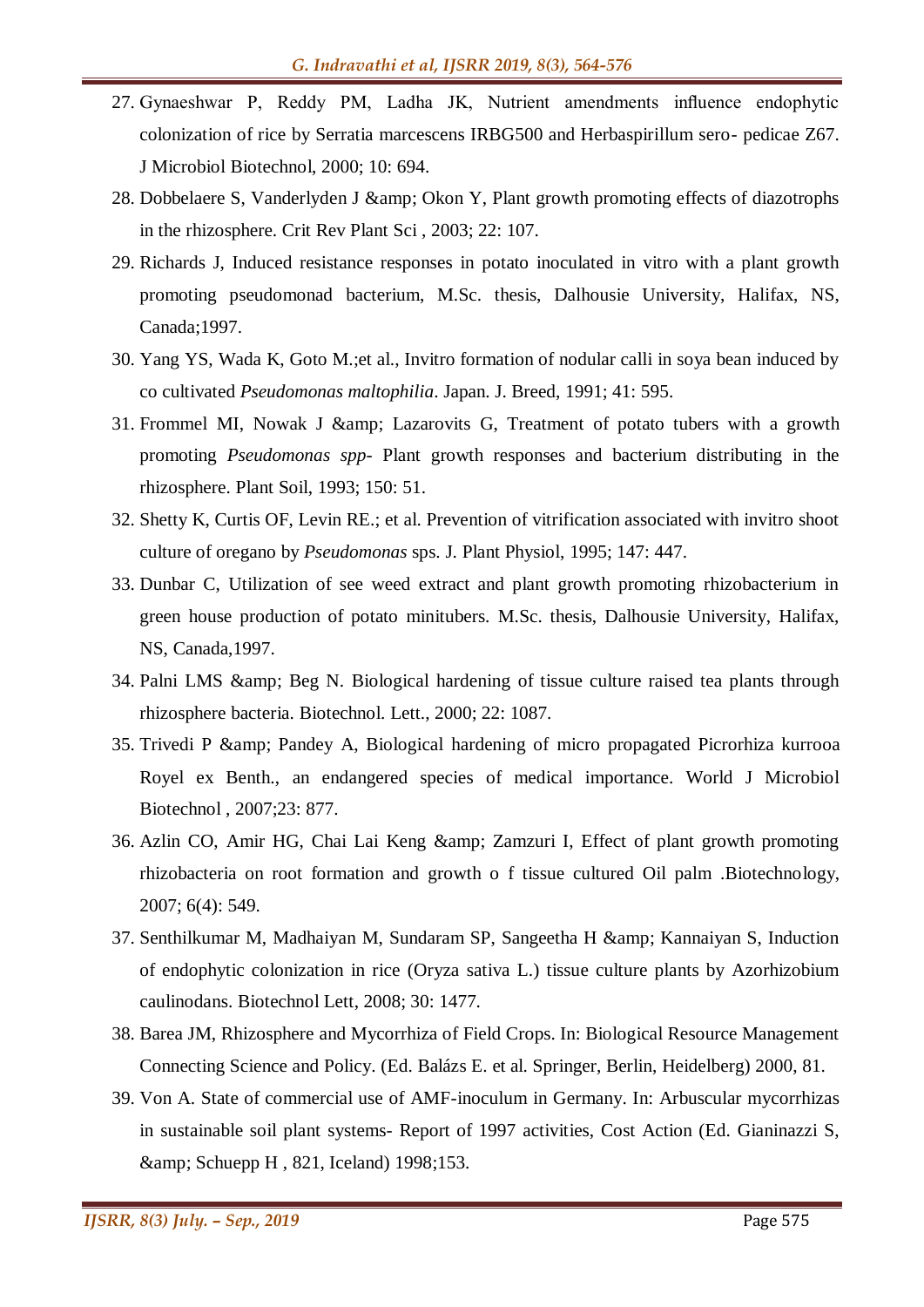- 40. Siddiqui ZA & amp; Mahmood I, Effect of a plant growth promoting bacterium, an AM fungus and soil types on the morph metrics and reproduction of Meloidogyne javanica on tomato. Appl. Soil Ecol, 1998; 8: 77.
- 41. Andrade G, De Leij FAAM, Lynch JM, Plant mediated interactions between *Pseudomonas fluorescens*, Rhizobium *leguminosarum* and arbuscular mycorrhizae on pea. Lett. Appl. Microbiol., 1998; 26: 311.
- 42. Rincon A, Diez BR, Fraile GS, Garcia L, Pascual MF et al, Colonization of Pinus halepensis roots by *Pseudomonas fluorescens* and interaction with the ectomycorrhizal fungus Suillus granulatus. FEMS Microbiol Ecol, 2005; 51: 303.
- 43. Duffy EM, Hurley EM & amp; Cassells AC, Weaning performance of potato microplants following bacterization and mycorrhization .Potato Research , 1999;42: 521.
- 44. Vestberg M, Kukkonena S, Saaria K, Parikkab P, Huttunenc J, Tainioc L, Devosd N, Weekersd F, Keversd C, Thonartd P, Lemoinee MC, Cordierf C, Alabouvettef C, Gianinazzif S, Microbial inoculation for improving the growth and health of micro propagated strawberry .Applied Soil Ecology, 2004; 27: 243.
- 45. Gosal SK, Karlupia A, Gosal SS, Khhibba IM & amp; Varma A, Biotization with *P. indica* and *P. fluorescens* improves survival rate , nutrient acquisition,field performance and saponin content of micropropagated Chlorophytum species. Ind J Biotechnol , 2010; 9: 289.
- 46. Jibu Thomas, Ajay D & amp; Raj Kumar R, Influence of beneficial microorganisms during in vivo acclimatization of in vitro- derived tea (Camellia sinensis) plants . Plant Cell Tiss Organ Cult , 2010; 101: 365.
- 47. Avis TJ, Gravel V, Antoun H & amp; Tweddell RS, Multifaceted beneficial effects of rhizosphere microorganisms on plant health and productivity. Soil Biology and Biochemistry, 2008; 40: 1733.
- 48. Mishra DS, Gupta AK, Prajapati CR and Singh US, Combination of fungal and bacterial antagonists for management of root and stem rot disease of soybean. Pakistan Journal Botany, 2011;43: 2569.
- 49. Shanmugaiah V, Balasubramanian N, Gomathinayagam S, Manoharan PT & amp; Rajendran A, Effect of single application of Trichoderma viride and *Pseudomonas*fluorescens on growth promotion in cotton plants. African Journal of Agricultural Research, 2009; 4: 1220.
- 50. Kennedy PM, Lowry JB & amp; Conlan LL, Isolation of grass cell walls as neutral detergent fibre increases their fermentability for rumen micro-organisms. J. Sci. Food Agric, 1999; 79 (4): 544.